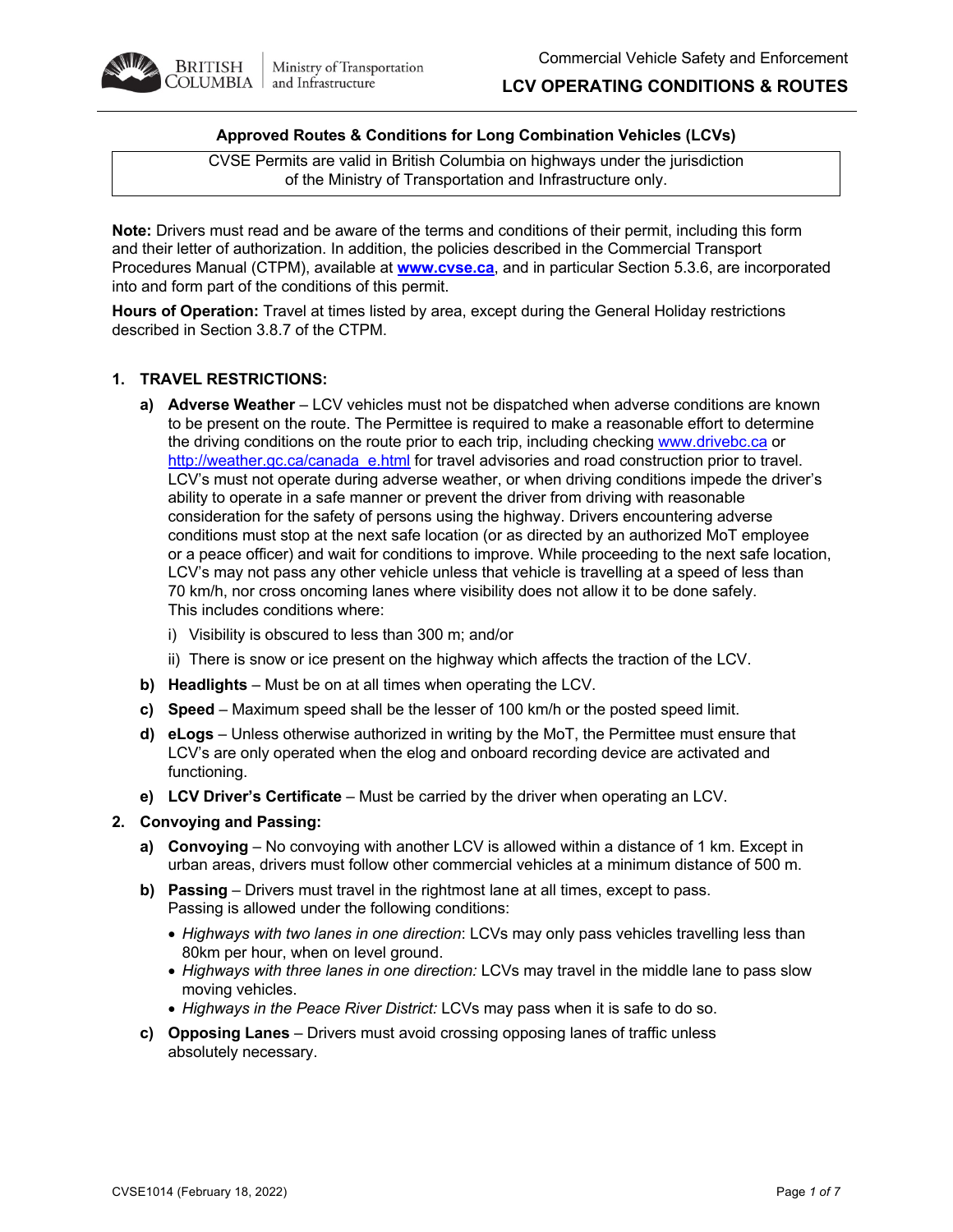## **3. LOADS AND LOAD SECUREMENT:**

## **a) A and C-Trains:**

**BRITISH** 

OLUMBIA |

- Small livestock which includes pigs, sheep, goats, and poultry are allowed to be transported in the lead trailer only.
- Large livestock including cattle, horses, bison etc. are not allowed in either trailer.
- No bulk liquids (excluding tote tanks between 500 1300 litres).

Ministry of Transportation

and Infrastructure

• No bulk loads of dangerous goods.

## **B-Trains:**

- Small livestock which includes pigs, sheep, goats, and poultry are allowed to be transported in either or both trailers.
- Large livestock including cattle, horses, bison etc. are not allowed in either trailer.
- No bulk liquids (excluding tote tanks between 500–1300 litres).
- No bulk loads of dangerous goods
- **b) General Equipment** No tankers, low beds hauling heavy machinery, or any other unspecified type of vehicles and vehicle combinations.
- **c) Stability**  Drivers must load and couple vehicles to ensure the LCV combination, when travelling in a straight line on level, smooth, and paved surfaces, will follow the path of the towing vehicle without shifting, swerving, or swaying more than 10cm side to side from the path of the towing vehicle.

## **4. ROADS AND REST AREAS:**

- **a) Limitations – Unless directed by an authorized MoTI employee or a peace officer:**
	- i) LCVs may only be operated on the routes described on this form.
	- ii) LCVs may only use highway turn-a-rounds or park trailers on the highway under demonstrated emergency situations; and
	- iii) Any breakup or makeup of LCVs must be done off public roadways on private property.
- **b) Peace District** LCVs operating in the Peace District may use the former Pouce Coupe Inspection Station location as a turnaround (breaking up of the combination may be required).

# **5. APPROVED ROUTE INFORMATION (Both Directions): INTERIOR / LOWER MAINLAND CORRIDORS**

Rocky Mountain Doubles up to 32 m Overall Length, Turnpike Doubles up to 41 m Overall Length

Travel Times: **00:00 to 23:59**

Maximum trailer wheelbase 12.5 m – See section 5.3.6, Commercial Transport Procedures Manual

## 1. **Burnaby (7867 Express Street) to Kamloops (1120 McGill Street)**

Express Street to Lake City Way, turn left onto Lake City Way, Lake City Way to Lougheed Highway (Highway 7), turn left onto Lougheed Highway, Lougheed Highway to Gaglardi Way, turn right onto Gaglardi Way, Gaglardi Way turns into Caribou Road North, Caribou Road North to Highway 1, turn right onto Highway 1, Highway 1, Highway 5, Highway 1, Highway 1 to Columbia Street, exit to the right onto Columbia Street, Columbia Street to Summit Drive, turn left onto Summit Drive, Summit Drive to McGill Street, turn left onto McGill Street.

## 2. **Kamloops (1120 McGill Street) to Burnaby (7867 Express Street)**

McGill Street to Summit Drive, turn right onto Summit Drive, Summit Drive to Columbia Street, turn right onto Columbia Street, Columbia Street to Highway 1, exit to the right onto Highway 1, Highway 1, Highway 5, Highway 1, Highway 1 to Caribou Road North, exit to the right onto Caribou Road North, Caribou Road North turns into Gaglardi Way, Gaglardi Way to Lougheed Highway (Highway 7), turn left onto Lougheed Highway, Lougheed Highway to Lake City Way, turn right onto Lake City Way, Lake City Way to Express Street, turn right onto Express Street.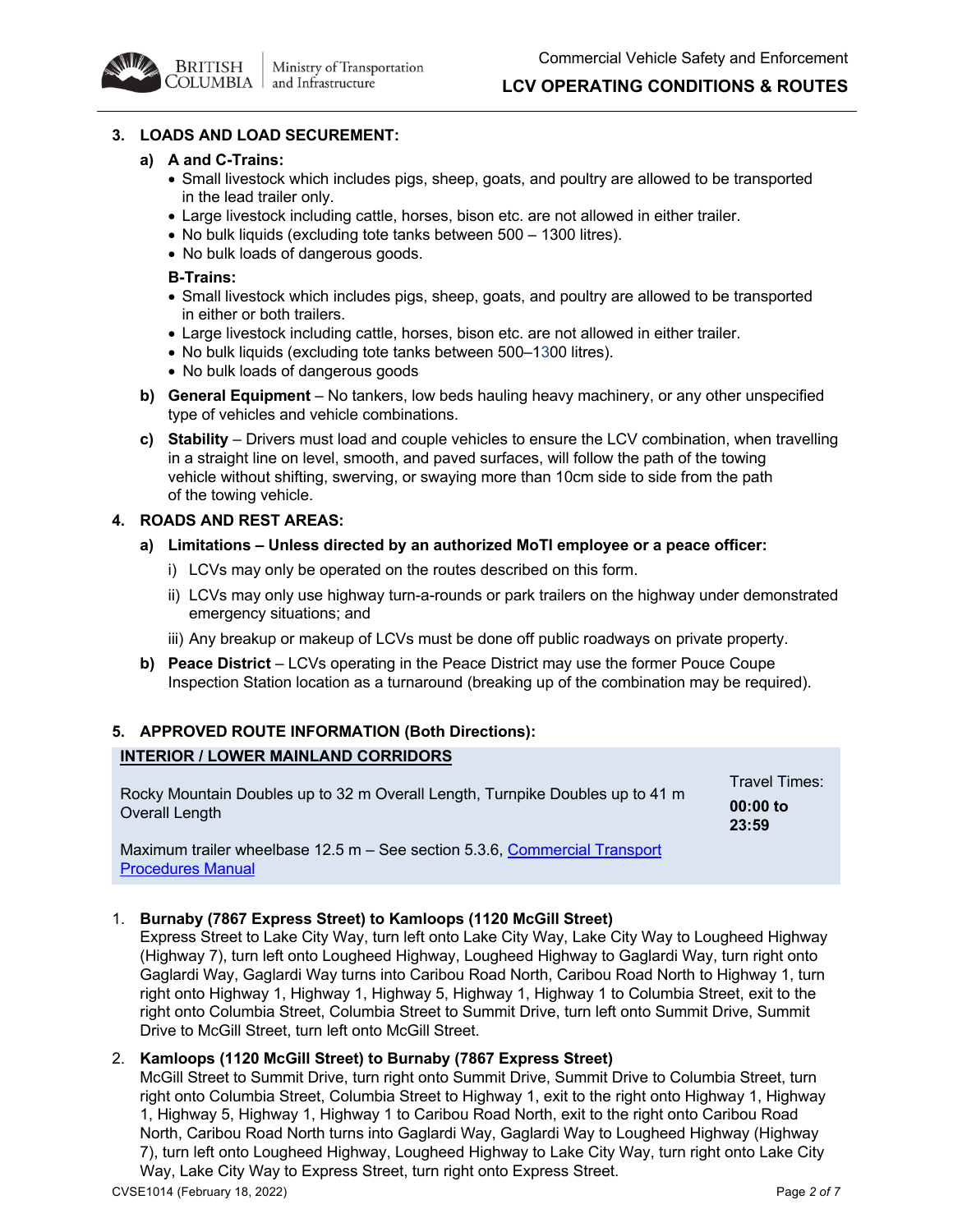



- 3. **Kamloops (682 Sarcee Street West) to Highway 1 WB and Hillside Way (Exit 368)** From 682 Sarcee Street West turn left onto Mt Paul Way, Mt Paul Way to Highway 5, turn right onto Highway 5 SB, Highway 5 SB to Hwy 1 WB, Highway 1 WB to Hillside Way (Exit 368).
- 4. **Kamloops Highway 1 EB and Hillside Way (Exit 368) to Kamloops (682 Sarcee Street West)** From Highway 1 EB in Kamloops near Hillside Way to Highway 5 EB, exit right onto Highway 5 NB, Highway 5 NB to Salish Rd, turn right onto Salish Rd, turn right onto Chief Louis Way, turn right onto Paul Lake Rd, turn left onto Highway 5 SB, turn right onto Mt Paul Way, turn right into Sarcee Street West, continue to 682 Sarcee Street West.
- 5. **Township of Langley (27475 58TH Crescent) – for Rocky Mountain Doubles only** Exit the Trans Canada Highway taking the 264th street exit north. This exit leads directly to the intersection of 56th avenue and 264th Street. Continue eastbound on 56th avenue to 58 Crescent. Turn left on 58 Crescent and proceed directly into the General Motors yard.
- 6. **Merritt (Highway 5/Hwy 97C interchange) to Kelowna (1100 Mayfair Road)** From Highway 5 (Coquihalla Highway) northbound Exit 286 to Highway 97C (Okanagan Connector) eastbound heading toward Kelowna, exit Highway 97C to Highway 97 northbound, right turn at McCurdy Road, left turn on Mayfair Road, and left turn into 1100 Mayfair Road, and same route in reverse
- 7. **Township of Langley (9818-198B Street) – Inbound Only**

From Highway 1 WB exit onto 176<sup>th</sup> Street, turn left onto 176<sup>th</sup> Street (Hwy 15), turn left onto Golden Ears Way, turn left onto 192<sup>nd</sup> Street, continue onto 98A Ave, turn right onto New Telegraph Trailer, turn left onto Telegraph Trail, turn left onto 196A Street, continue onto 98 Ave, continue to 9818-198B Street.

- 8. **Township of Langley (9818-198B Street) – Outbound only** From 9818-198B Street, turn left onto 96<sup>th</sup> Ave, turn right onto 199A Street, continue to 200<sup>th</sup> Street, turn left onto Hwy 1 (EB) on-ramp.
- 9. **Kamloops (2073 Falcon Rd)** From Highway 1 (EB), turn right onto Oriole Rd. Alternatively, from Oriole Rd, turn left onto Highway 1 (WB).
- 10. **Aldergrove (3365 264th Street)**

From Highway 1 (WB), take 264<sup>th</sup> Street exit, turn right onto 264<sup>th</sup> Street, proceed to 3365 264<sup>th</sup> Street. Alternatively, from 3365 264<sup>th</sup> Street, proceed north on 264<sup>th</sup> Street, turn right onto Highway 1 (EB) on-ramp.

- 11. **Hwy 17 (South Fraser Perimeter Road)** Eastbound: From Tanner Road to Hwy 1 at 176 Street Interchange. Westbound: From Hwy 1 at 176 Street Interchange to 103A Avenue.
- 12. **Surrey (10155 Grace Road) – Inbound Only** From Hwy 17 off-ramp, left turn to Tannery Road, right turn to 120 Street (Scott Road), right turn to 103A Avenue, and left turn to 10155 Grace Road.
- 13. **Surrey (10155 Grace Road) – Outbound Only** From Grace Road, left turn to 103A Avenue, and right turn to Highway 17 on-ramp.
- 14. **Langley (9818-198B Street) to Kelowna (1505 Hardy Street)**

From 9818-198B Street, turn left onto 96th Ave, turn right onto 199A Street, continue to 200th Street, turn left onto Hwy 1 (EB) on-ramp, Highway 1 to Highway 5 (Coquihalla Highway), Highway 5 (Coquihalla Highway) northbound Exit 286 to Highway 97C (Okanagan Connector), eastbound heading toward Kelowna, exit Highway 97C to Highway 97 northbound, exit Highway 97 via left turn onto Spall Road, right turn onto Enterprise Way, left turn onto Hardy Street, right turn into 1505 Hardy Street.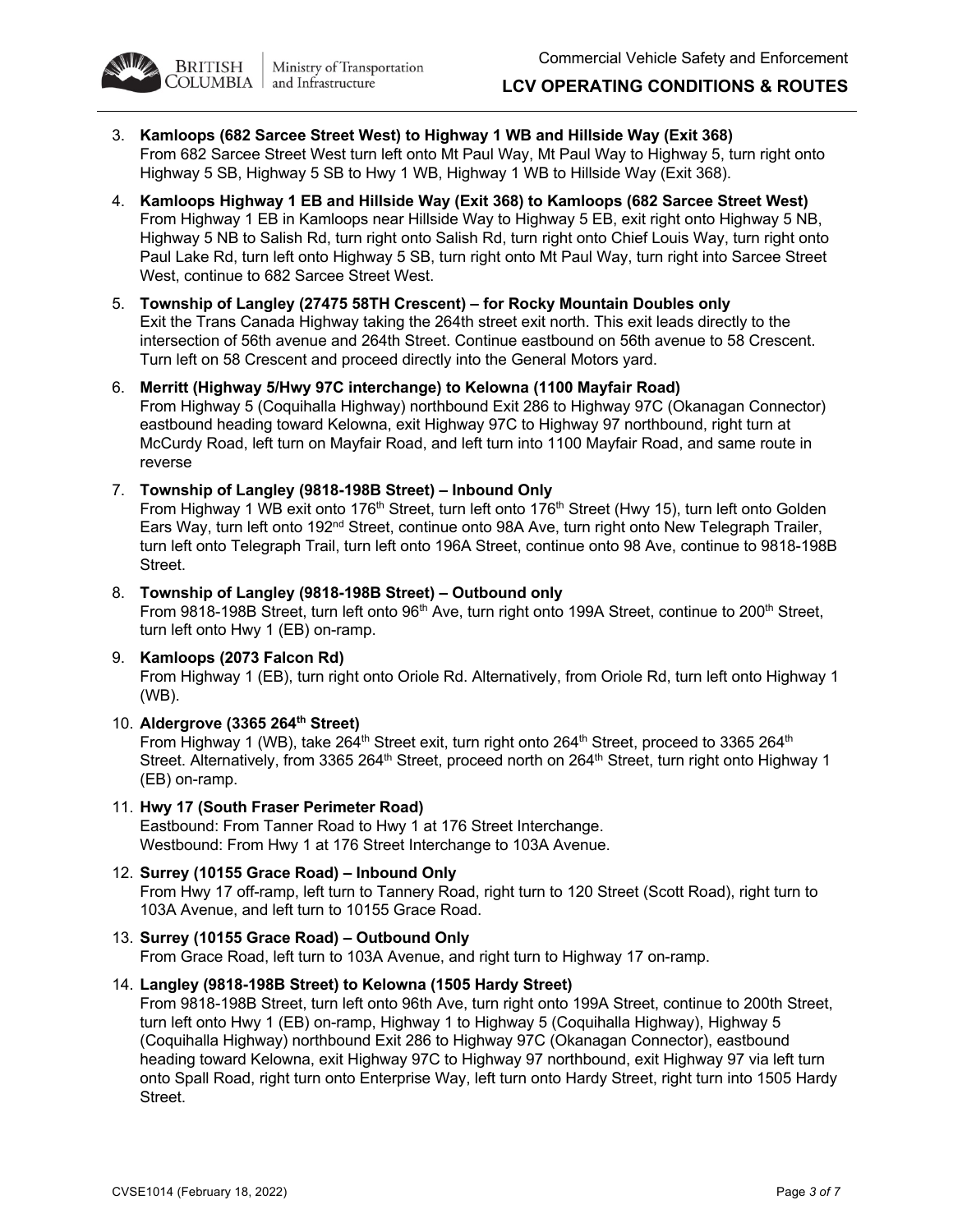

## 15. **Kelowna (1505 Hardy Street) to Langley (9818-198BStreet)**

From 1505 Hardy Street, right turn onto Hardy Street, Right Turn merge onto Highway 97 southbound, Highway 97C ((Okanagan Connector) westbound), Highway 5 (Coquihalla Highway) southbound, Highway 1 westbound, Highway 1 westbound exit onto 176th Street, turn left onto 176th Street (Hwy 15), turn left onto Golden Ears Way, turn left onto 192nd Street, continue onto 98A Ave, turn right onto New Telegraph Trailer, turn left onto Telegraph Trail, turn left onto 196A Street, continue onto 98 Ave, continue to 9818-198B Street.

## 16. **Hope Eastbound to Flying J**

**BRITISH** 

Hwy 1, Exit 168, Left off the exit Ramp onto Flood Hope Road, Left off of Flood Hope road into the Flying J (63100 Flood Hope Road, Hope BC), Right turn out of Flying J onto Flood Hope Road, Left onto entrance ramp to Hwy 1.

## 17. **Hope Westbound Flying J**

Hwy 1, Exit 168 onto Tobena Road, Right onto Flood Hope Road, Left into the Flying J, Left out of the Flying J onto Flood Hope Road, Flood Hope Road west to re-enter Hwy 1 at exit 161.

## 18. **Delta (7700 Hopcott Rd)**

Inbound via Hwy 17 or Hwy 91 Connector, 98th Ave, River Road, Hopcott Rd to site

Outbound via Hopcott Rd, River Rd, 98th Ave, Hwy 17 or Hwy 91 Connector

19. **Delta (1700 Cliveden Avenue, Annacis Island) – for Rocky Mountain Doubles only** Inbound via Hwy 1 WB, 176<sup>th</sup> St, Hwy 17 (SFPR), Hwy 91 Connector/Nordel Way, Hwy 91 over Alex Fraser Bridge, Annacis Island off-ramp, Cliveden Avenue, Fosters Way to site

Outbound via Cliveden Avenue, onramp to Hwy 91 over the Alex Fraser Bridge, Hwy 91 Connector/Nordel Way, Hwy 17 (SFPR) to 176<sup>th</sup> St on-ramp to Hwy 1 EB

20. **Kelowna (1005 Ethel Street) – for Rocky Mountain Doubles only** Inbound via Hwy 97 EB, Gordon Drive, Trench Place, Crowley Ave onto Ethel Place to site

Outbound via Ethel Place, Tranch Place, Crowley Ave, Gordon Drive onto Hwy 97 WB

## 21. **Tsawwassen Ferry Terminal**

Hwy 17 between Hwy 91 Connector and BC Ferries Tsawwassen Ferry Terminal

22. **Abbotsford (30698 Marshall Rd) –** (Inbound/Outbound travel times restricted from 20:00-06:00) Inbound via Hwy 1 WB, Exit 87 onto Clearbrook Rd SB, turn right onto Marshall Rd, proceed to site

Outbound via Marshall Rd to Hwy 1 EB

23. **Surrey (11398 Bridgeview Dr) – for Rocky Mountain Doubles only – Travel 19:00-06:00** From Highway 17, south on Bridgeview Dr, east on 115 Avenue, south on 131 Street, west on 114 Avenue to 11398 Bridgeview Dr, and the same route in reverse

## 24. **Kelowna (2805 Acland Rd)**

From Highway 97 North, east on Edwards Road, north on Acland Road, east into site at 2805 Acland Rd and the same route in reverse

## 25. **Kelowna (2610 Enterprise Way)**

From Highway 33/Highway 97 intersection, west on Highway 33 to Enterprise Way, Enterprise Way to site at 2610 Enterprise Way, and same route in reverse

## 26. **Langley (9818-198B Street) to Kelowna**

From 9818-198B Street, turn left onto 96<sup>th</sup> Ave, turn right onto 199A Street, continue to 200<sup>th</sup> Street, turn left onto Hwy 1 (EB) on-ramp Highway 1 to Highway 5 (Coquihalla Highway), Highway 5 (Coquihalla Highway) northbound Exit 286 to Highway 97C (Okanagan Connector), eastbound heading toward Kelowna, exit Highway 97C to Highway 97 northbound, exit Highway 97 via left turn onto Loyd Rd, left turn into 354 Totom Ave.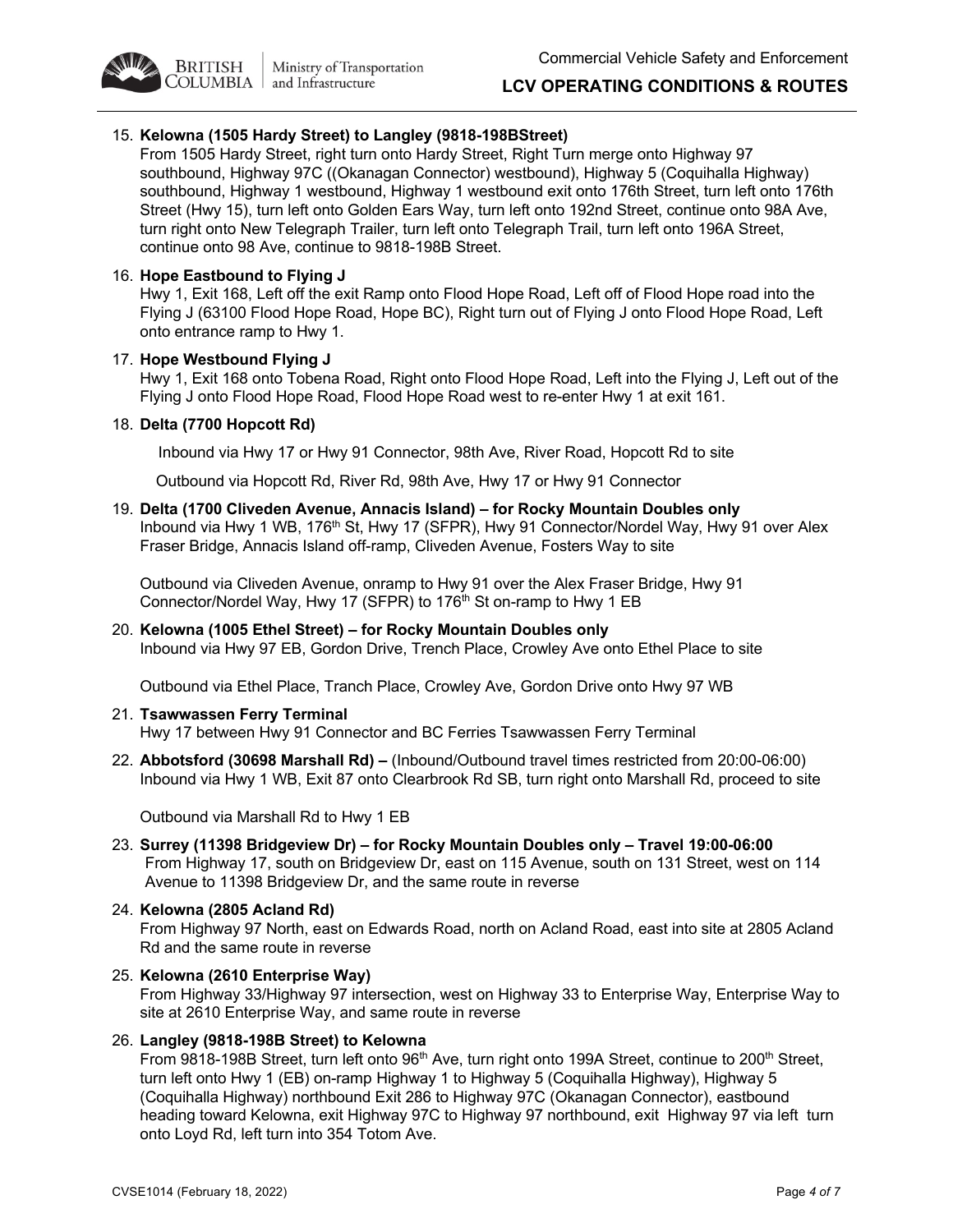## **Alternative route from Highway 97 in Kelowna to site would be:**

Right turn from Highway 97 onto Stremel Rd, left turn onto Finns Rd, merge onto Finlay Rd, cross Highway 97 via Loyd St signalized intersection, left turn into 354 Totom Ave.

## 27. **Kelowna (354 Totem Ave) to Langley**

**BRITISH** 

From 354 Totom Ave, left turn out of yard onto Loyd Rd, right turn and merge on Hwy 97 southbound, Highway 97C ((Okanagan Connector) westbound), Highway 5 (Coquihalla Highway) southbound, Highway 1 westbound, Highway 1 westbound exit onto 176<sup>th</sup> Street, turn left onto 176<sup>th</sup> Street (Hwy 15), turn left onto Golden Ears Way, turn left onto 192<sup>nd</sup> Street, continue onto 98A Ave, turn right onto New Telegraph Trailer, turn left onto Telegraph Trail, turn left onto 196A Street, continue onto 98 Ave, continue to 9818-198B Street

#### 28. **Kamloops (1813 Versatile Drive) – for Rocky Mountain Doubles only**

Inbound via Highway 1 eastbound, Exit 366, Copperhead Drive, Versatile Drive to 1813 Versatile Drive

Outbound from 1813 Versatile Drive via Versatile Drive, Copperhead Drive, on-ramp onto Highway 1 westbound

| <b>NORTHERN REGION CORRIDORS</b>                                                                       |                                      |
|--------------------------------------------------------------------------------------------------------|--------------------------------------|
| Rocky Mountain Doubles up to 31 m Overall Length                                                       | Travel Times:<br>$00:00$ to<br>23:59 |
| Maximum trailer wheelbase 12.5 m – See section 5.3.6, Commercial Transport<br><b>Procedures Manual</b> |                                      |
|                                                                                                        |                                      |

1. **Highway 16 BC/AB Border to 9088 Penn Rd, Prince George** *ADDITIONAL PERMIT IS REQUIRED FROM THE CITY OF PRINCE GEORGE CONTACT: transportationengineering@princegeorge.ca Travel on Sinitch Road is not approved*

- Inbound Highway 16, Boundary Rd or Old Cariboo Highway, Highway 97, Continental Way, Pacific St, Boundary Rd, Penn Rd
- Outbound Penn Rd, Boundary Rd, Pacific St, Continental Way, Terminal Blvd, Highway 97, Boundary Rd or Old Cariboo Highway, Highway 16

## **PEACE RIVER DISTRICT** Rocky Mountain Doubles up to 31 m Overall Length Travel Times: **00:00 to 23:59** Maximum trailer wheelbase 12.5 m – See section 5.3.6, Commercial Transport Procedures Manual

2. **Highway 2 between Dawson Creek and the Alberta Border,** and to and from the clients' yards, as follows:

## **a. 97th Avenue**

- Inbound Highway 2 to  $8<sup>th</sup>$  Street, around the traffic circle, north up the Alaska Highway, right turn onto 15<sup>th</sup> Street and a left turn onto 97<sup>th</sup> Avenue into client's yard.
- Outbound Right turn onto 97<sup>th</sup> Avenue: across 15<sup>th</sup> Street, along 97<sup>th</sup> Avenue. to Spinney Drive, along Spinney Drive to 8<sup>th</sup> Street, right turn onto 8<sup>th</sup> Street down to the traffic circle and continuing down  $8<sup>th</sup>$  St. to Highway 2.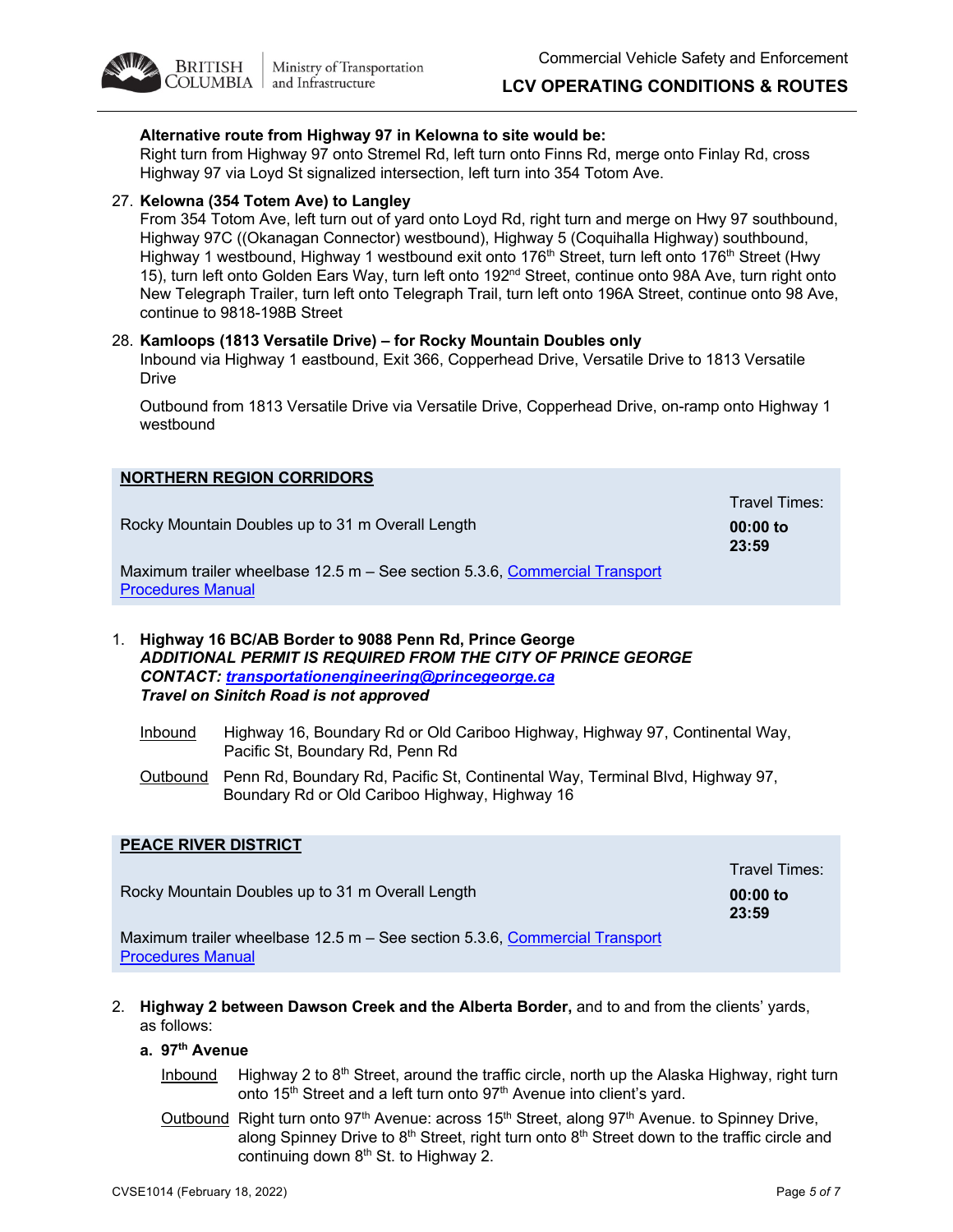

## **LCV OPERATING CONDITIONS & ROUTES**

#### **b. 13th Street**

#### Inbound and Outbound

Enter Dawson Creek via Highway 2, north to the Traffic Circle (Junction of Highway 2 and Highway 49), half way around the Traffic Circle, proceed north to Spinney Drive, left turn on Spinney Drive proceeding to 97th Avenue, left turn on 13th Street, right turn to client's yard at 9701 13th Street.

# **c. 7th Street**

Inbound Highway 2 to 8th Street, a right onto 120th Avenue to 7th Street, left on 7th Street into client's yard.

Outbound Left onto 7th Street, left onto 116<sup>th</sup> Avenue, left onto 8<sup>th</sup> Street to Highway 2.

## **d. 112th Avenue**

Inbound Highway 2 to 8th Street, right turn onto 112th Avenue into client's yard.

Outbound Left onto 112th Avenue, left turn onto 8th Street to Highway 2.

#### **e. Parkhill Road**

Inbound Highway 2 to 8th Street, right turn onto 103rd Avenue into client's yard and/or continuing along 103rd Avenue across Rolla Road onto Parkhill Road into client's yard.

Outbound A left turn out of client's yard onto Parkhill Road, across Rolla Road to 103rd Avenue, along 103rd Avenue to 8th Street, left turn off of 103rd Avenue onto 8th Street, down 8th Street to Highway 2.

# **f. 114th Avenue**

Inbound Highway 2 to 8th Street, rights turn into 114th Avenue and into client's yard.

Outbound Left onto 114th Avenue, left onto 8th Street to Highway 2.

#### **Vic Turner Drive Option 1:**

- Inbound Highway 2 to Vic Turner Drive. Right turn onto Vic Turner Drive continuing along Vic Turner Drive, left turn into client's yard
- Outbound From client's yard, right turn onto Vic Turner Drive, continuing along Vic Turner Drive, left turn onto Highway 2

## **g. Vic Turner Drive Option 2:**

- Inbound Right turn onto Vic Turner Drive at Airport, right turn onto Vic Turner Drive, right turn into client's yard
- Outbound From client's yard, left turn onto Vic Turner Drive, left turn onto Vic Turner Drive at Airport, left onto Highway 2

## **h. Dawson Creek Dangerous Goods Route**

Inbound From Highway 2 to the Co-op Cardlock, located at 801 Adams Rd, including the turn into the Cardlock site in both directions.

Outbound Inbound route in reverse.